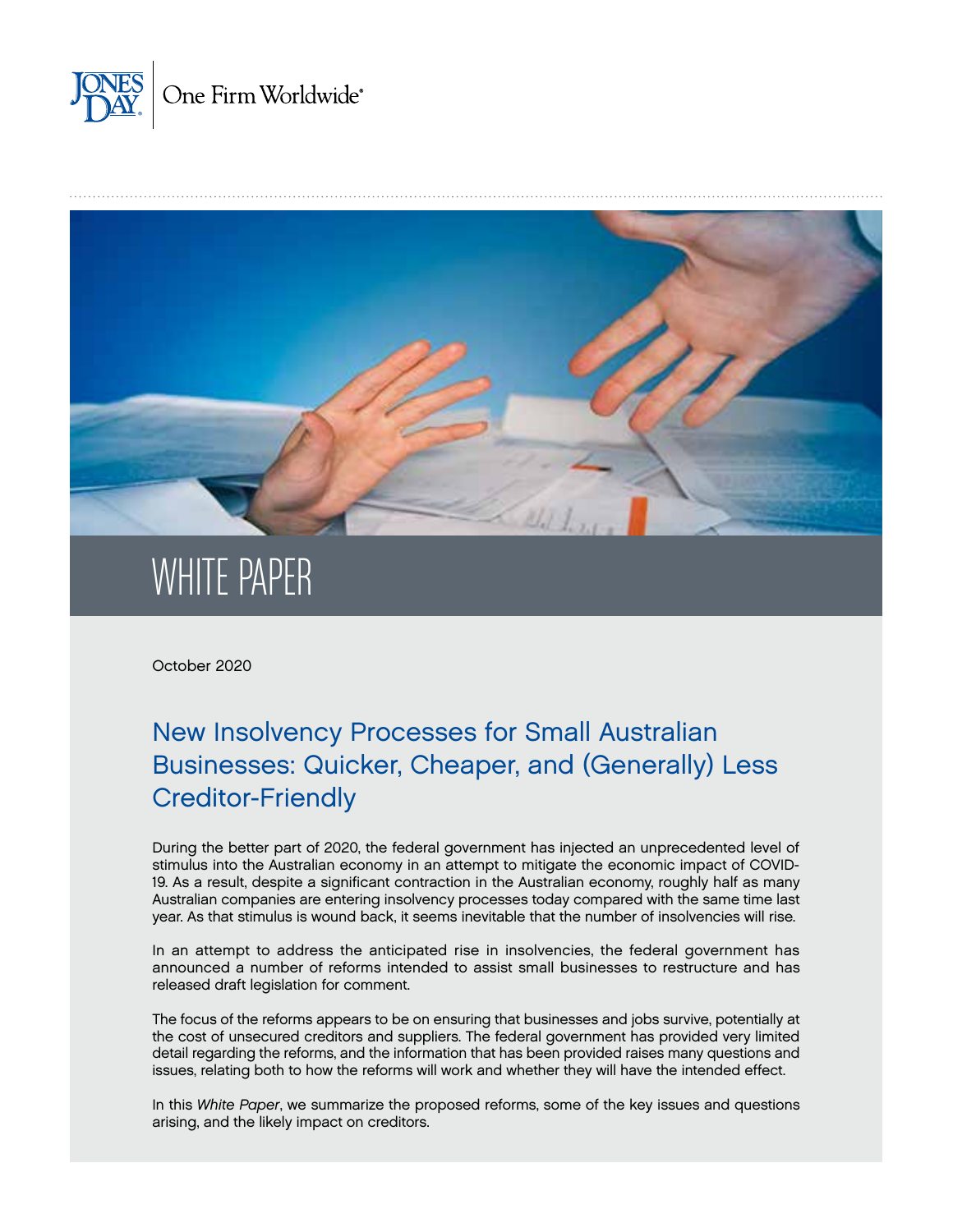## TABLE OF CONTENTS

| How will the Integrity of the Insolvency Practitioner Profession be Maintained?  6 |  |  |  |  |
|------------------------------------------------------------------------------------|--|--|--|--|
|                                                                                    |  |  |  |  |
| Will the Simplified Liquidation Process Reduce the Return to Creditors?  6         |  |  |  |  |
|                                                                                    |  |  |  |  |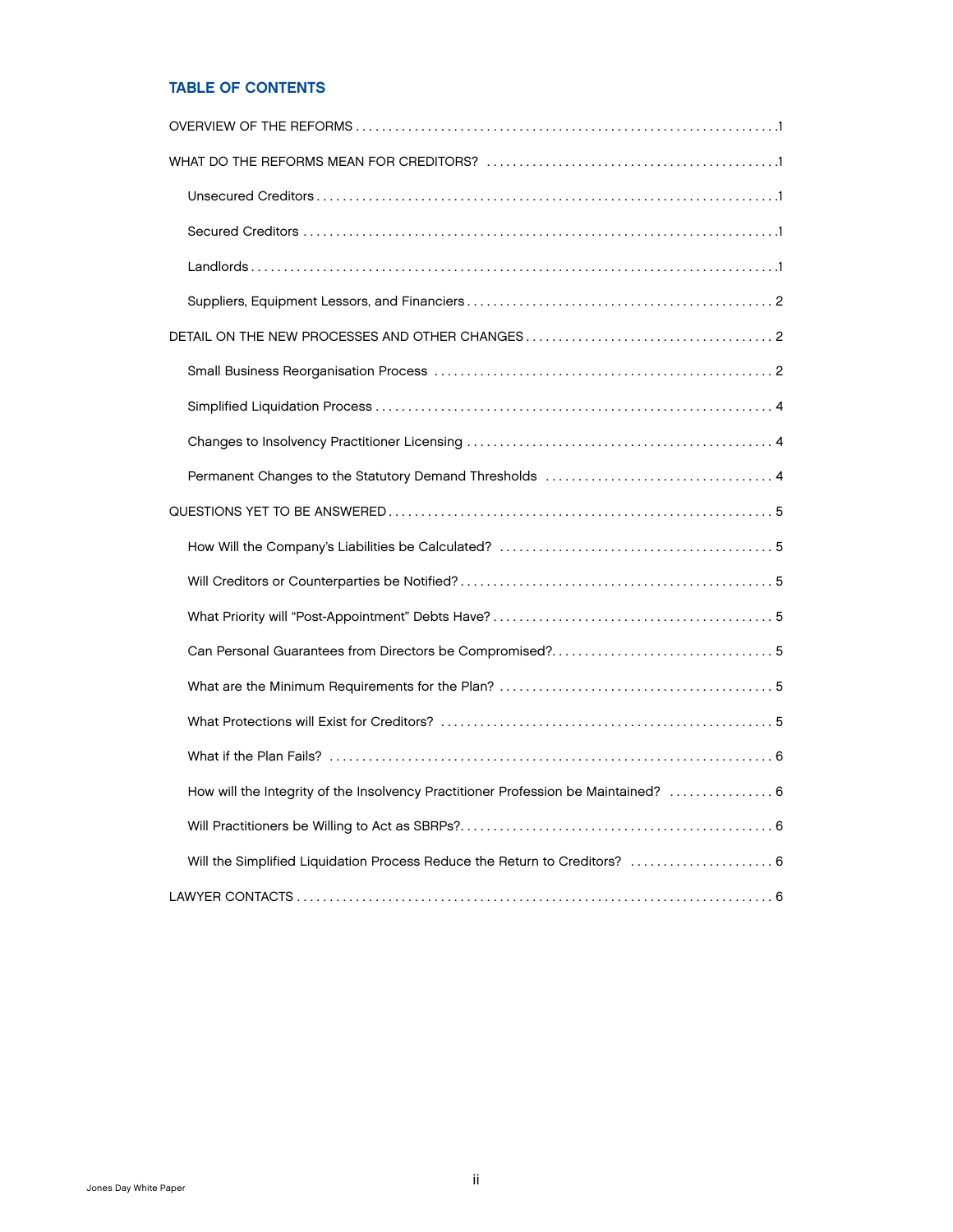## <span id="page-2-0"></span>OVERVIEW OF THE REFORMS

If passed by the Parliament, the reforms will come into effect from 1 January 2021. This likely means that the moratorium on civil liability for insolvent trading for directors, which was introduced earlier this year in response to the COVID-19 pandemic, will not be further extended and will come to an end on 31 December 2020.

Under the proposed reforms, a "small business" is one with liabilities of less than \$1 million. In announcing these reforms, the Federal Government has suggested that the reforms will capture around 76% of businesses subject to insolvencies today. Although the reforms have been driven by the pandemic, the majority of them are intended to be permanent measures.

A new reorganisation process is the keystone of the reforms. The Government has, in the material released to date, emphasised its similarities to Chapter 11 of the Bankruptcy Code in the United States. The main similarity is that both are "debtor in possession" processes. However, there are very significant differences—in particular, unlike a Chapter 11 reorganisation, the new reorganisation process is an out-of-court process and generally does not allow for secured claims to be compromised. In reality, the new process is better described as a hybrid of the existing safe harbour for insolvent trading, and a streamlined version of the voluntary administration process which exists under Part 5.3A of the *Corporations Act 2001*.

The reforms will also introduce a simplified liquidation process, some changes to the licensing of liquidators, and potentially some permanent changes to the statutory demand thresholds.

Detail on the new processes and other changes are set out later in this *White Paper*.

## WHAT DO THE REFORMS MEAN FOR CREDITORS?

## Unsecured Creditors

Based on the information that has been released to date, it appears that the new reorganisation process and simplified liquidation process will have fewer protections for unsecured creditors in order to make the processes quicker and cheaper than the existing alternatives.

In particular:

- Only a majority of creditors by value need approve any reorganisation plan at the end of the new reorganisation process; and
- The extent to which creditors can be treated differently under the reorganisation plan has not yet been announced.

Creditors may not have access to all of the protections available to them under the voluntary administration process (e.g., detail has not been provided of the circumstances, if any, in which a court can set aside a reorganisation plan).

Similarly, the simplified liquidation process will have reduced circumstances in which a liquidator can seek to clawback unfair preference payments from a creditor that is not a related company. The government has not described what these limitations will look like, or what assets will be not be available to creditors under the simplified liquidation process as a result of those limitations.

## Secured Creditors

The Court has the power to limit the rights of secured creditors if a company executes a deed of company arrangement after a voluntary administration. It is not clear whether similar powers would exist in relation to any plan executed after the new reorganisation process.

Otherwise, neither the new reorganisation process nor the simplified liquidation process appear to treat secured creditors significantly differently to the existing alternatives, except to the extent that any portion of the secured debt exceeds the realizable value of the security interest. From a practical perspective, that portion is essentially unsecured, and the comments above apply.

## Landlords

It is not yet certain how landlords will be treated differently under the new processes compared to the existing alternatives.

In a voluntary administration, the voluntary administrator will be personally liable for rent incurred more than five business days after the administration began, unless they provide notice to the landlord during that period that the company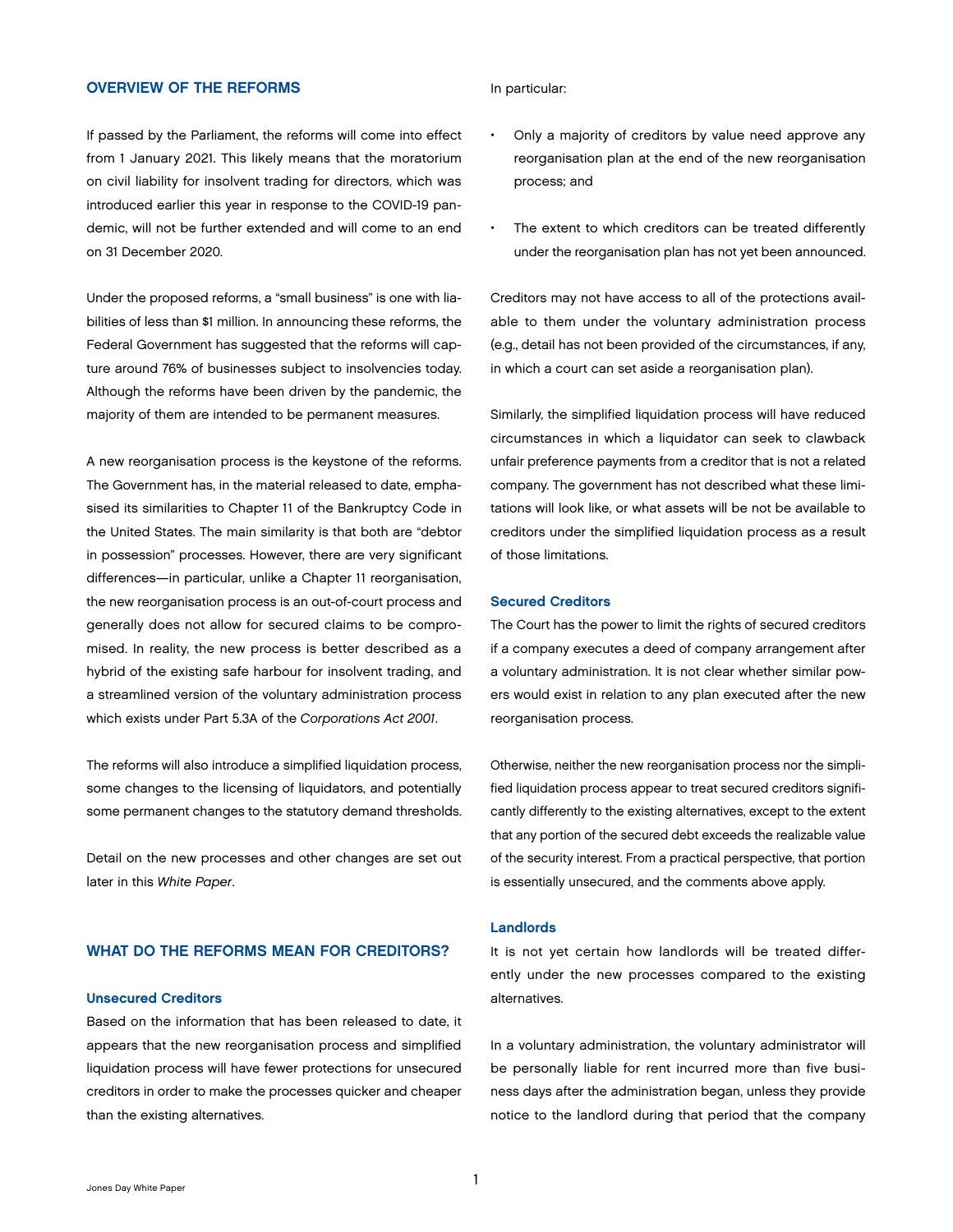<span id="page-3-0"></span>does not "propose to exercise rights in relation to the property" or the Court makes orders indicating otherwise. The company remains liable for the rent regardless, but the landlord is unlikely to see the rent paid in full unless the administrator is personally liable. Detail has not been provided as to what priority "post-appointment" debts will have, much less how leases in particular will be treated.

The Court also has the power to limit the rights of lessors if a company executes a deed of company arrangement after a voluntary administration. It is not clear whether similar powers would exist in relation to any plan executed after the new reorganisation process.

Under the existing liquidation process, the liquidator has the power to disclaim various contracts, including leases. While it seems likely that power would continue to exist under the simplified liquidation process, no guidance has been provided at this stage.

## Suppliers, Equipment Lessors, and Financiers

The extent to which the reforms impact suppliers and financiers will largely depend on the extent to which they have a registered or perfected security interest in relation to the assets of the company—holders of registered or perfected security interests will be secured creditors, and those without will be unsecured creditors.

Similarly, the position of equipment lessors will largely depend on the extent to which they hold "PPS Leases"—i.e., leases that are deemed security interests under the *Personal Property Securities Act 2009* (Cth) and require registration on the Personal Property Securities Register. To the extent that lessors have registered PPS Leases, or leases that do not require registration, the commentary above in relation to landlords applies. To the extent they do not, it is likely that they will be unsecured creditors.

## DETAIL ON THE NEW PROCESSES AND OTHER **CHANGES**

## Small Business Reorganisation Process

A new debtor in possession process will be available to businesses with liabilities of less than \$1 million. The process is a hybrid of the existing safe harbor for insolvent trading, and a streamlined version of the voluntary administration process which exists under Part 5.3A of the *Corporations Act 2001*.

The most significant difference between the new process and a voluntary administration is that the directors stay in control of the company throughout the process.

The basic steps involved in the new process are outlined below.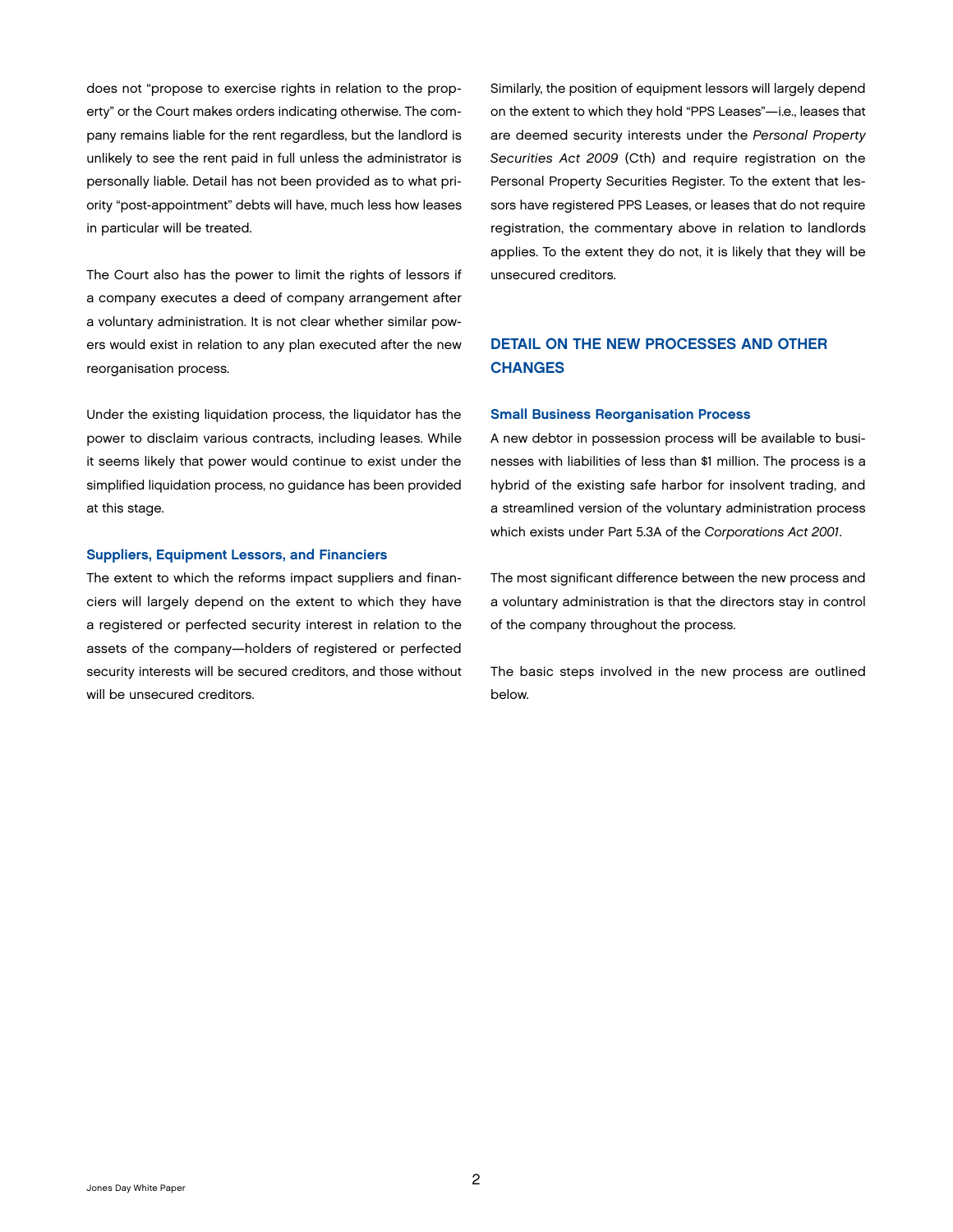|                  | Table 1. Overview of Small Business Reorganisation Process                                                                                                                                                                                                                                                                                                                                                                                                                                                                                                                                              |                                                           |  |  |
|------------------|---------------------------------------------------------------------------------------------------------------------------------------------------------------------------------------------------------------------------------------------------------------------------------------------------------------------------------------------------------------------------------------------------------------------------------------------------------------------------------------------------------------------------------------------------------------------------------------------------------|-----------------------------------------------------------|--|--|
| No.              | Step                                                                                                                                                                                                                                                                                                                                                                                                                                                                                                                                                                                                    | Timing                                                    |  |  |
| 1.               | Announce intention to access the restructuring process (temporary).<br>Insolvent trading liability is suspended upon the making of this announcement, and is sus-<br>pended for the duration of the reorganisation process.                                                                                                                                                                                                                                                                                                                                                                             | Up to 3 months prior<br>to commencement<br>of the process |  |  |
| 2.               | Board resolves to appoint practitioner as the company's small business restructuring practitio-<br>ner (SBRP).<br>The SBRP will have proposed, and the board accepted, a flat fee for their work in helping the<br>business to develop a restructuring plan.<br>A moratorium on enforcement action against the company or in relation to personal guaran-<br>tees, and a protection from ipso facto clauses, commences upon appointment of the SBRP.                                                                                                                                                    | Day 1                                                     |  |  |
| 3.               | The directors continue to control the business and trade in the ordinary course. Unlike a volun-<br>tary administration, it does not appear that the SBRP will be liable for expenses incurred during<br>this period.<br>Meanwhile, the board works alongside the SBRP to develop a restructuring plan over 20 busi-<br>ness days.<br>The plan includes the SBRP's remuneration, which will be a percentage of disbursements made<br>under the plan.                                                                                                                                                    | Day 1 to business<br>day 20                               |  |  |
| $\overline{4}$ . | SBRP sends the plan and supporting documents to creditors and certifies whether they con-<br>sider the business:<br>Can meet the proposed repayments; and<br>Has properly disclosed its affairs.<br>The company must lodge any outstanding tax returns and pay any employee entitlements that<br>are due and payable before the plan is put to creditors.                                                                                                                                                                                                                                               | 20 business days<br>after Day 1                           |  |  |
| 5.               | Creditors vote on the proposed plan and SBRP remuneration. Creditors vote as one class.<br>Related-party creditors are not entitled to vote, but it is not yet clear exactly which creditors will<br>be "related-party creditors" for the purposes of the new reorganisation process.                                                                                                                                                                                                                                                                                                                   | 20 to 35 business<br>days after Day 1                     |  |  |
| 6.               | If a majority of creditors voting by value vote to approve the plan, the plan is then binding on:<br>All unsecured creditors; and<br>Secured creditors to the extent that any portion of their debt exceeds the realisable value of<br>the security interest.<br>There is no requirement for a majority of creditors by number to have voted in favor of the plan<br>(unlike in a voluntary administration).<br>If the plan is not approved, the directors may opt to place the company into voluntary adminis-<br>tration or liquidation (including the simplified liquidation process set out below). | 35 business days<br>after Day 1                           |  |  |
| 7.               | If the plan is approved, the SBRP administers the plan and makes distributions to creditors in<br>accordance with the plan. The business continues to be run by the directors.                                                                                                                                                                                                                                                                                                                                                                                                                          | More than 35 busi-<br>ness days after Day 1               |  |  |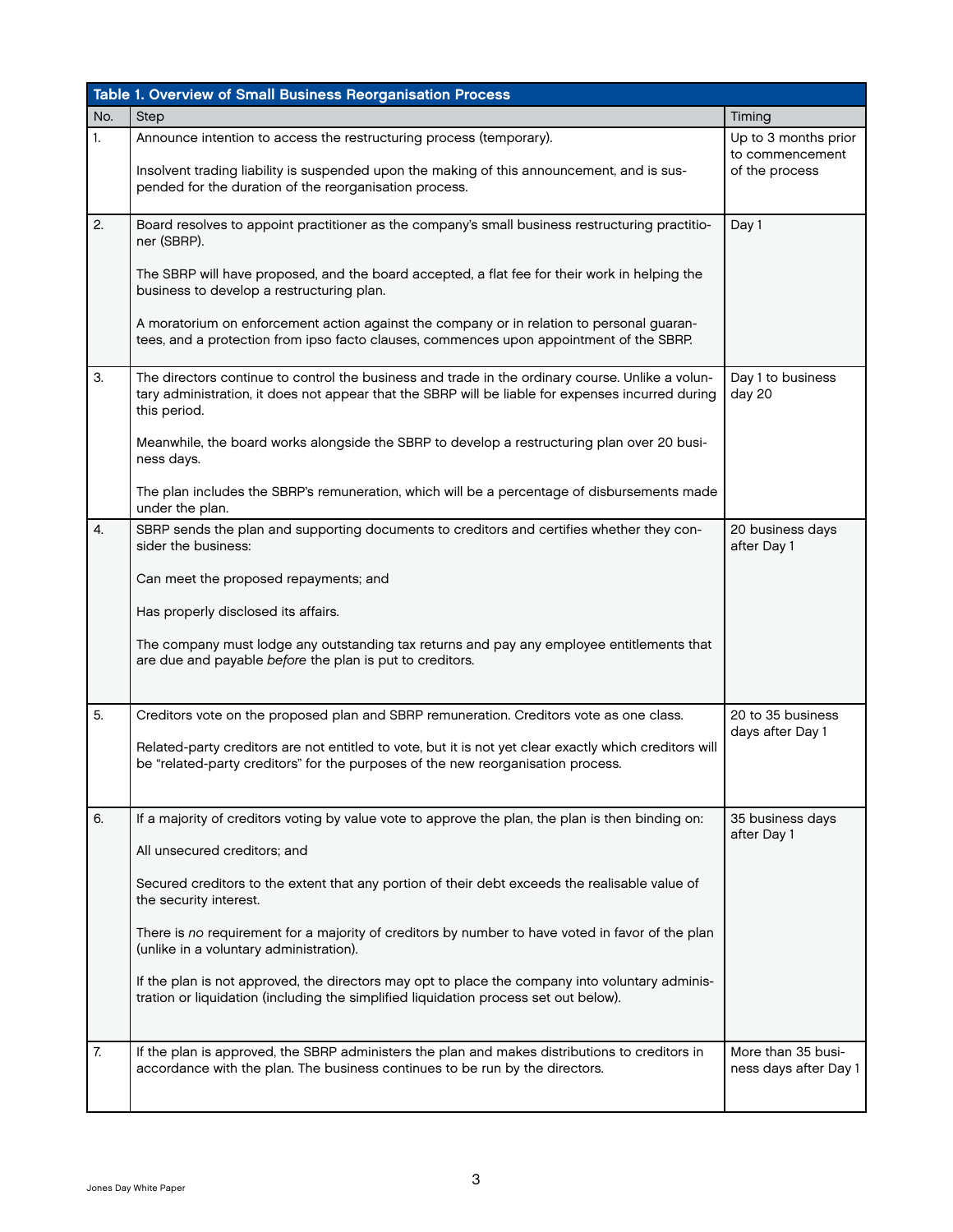<span id="page-5-0"></span>The government has noted that safeguards will be included in the small business reorganisation process to prevent it from being used to facilitate corporate misconduct such as illegal phoenix activity. This includes a prohibition on related creditors voting on a restructuring plan, a bar on the same company or directors using the process more than once within seven years, and providing SBRPs the power to stop the process where misconduct is identified.

## Simplified Liquidation Process

The government is yet to release significant detail in relation to the proposed simplified liquidation process. It has, however, confirmed that it will retain the general framework of the existing process, with time and cost savings achieved through reduced investigative and reporting requirements, and removing requirements to call creditors meetings or form committees of inspection.

In particular, key modifications will include:

Reduced circumstances in which a liquidator can seek to clawback unfair preference payments from a creditor that is not related to the company.

- Only requiring the liquidator to report to ASIC on potential misconduct where there is reasonable grounds to believe that misconduct has occurred.
- A simplified dividend process (where creditors receive a proportion of their debt) and proof of debt process (where creditors prove to the liquidator the debts they are owed).
- Allowing the use of technology in creditors' voting and other communications.

The government has indicated that the rights of secured creditors and the statutory rules regarding the priority of creditors (such as employees) will not be modified by the proposed simplified liquidation process.

As with the new reorganisation process, the simplified liquidation process will only be available to companies with liabilities of less than \$1 million.

## Changes to Insolvency Practitioner Licensing

A number of permanent and temporary measures intended to expand the availability of insolvency practitioners have been announced alongside the reforms.

| <b>Table 2. Insolvency Practitioner Licensing</b>                              |                                                                                                                                           |  |  |
|--------------------------------------------------------------------------------|-------------------------------------------------------------------------------------------------------------------------------------------|--|--|
| <b>Temporary Measures</b>                                                      | <b>Permanent Measures</b>                                                                                                                 |  |  |
| Waiving fees for registration as a registered liquidator until<br>30 June 2022 | Removing requirements which are "overly rigid, but do not<br>provide demonstrated benefit in ensuring the integrity of the<br>profession" |  |  |
|                                                                                | Making processes required by the Corporations Act 2001<br>more "technology neutral"                                                       |  |  |
|                                                                                | A new classification of liquidator whose practice will be lim-<br>ited to the new simplified restructuring process only                   |  |  |

As with the simplified liquidation process, there is significant missing detail in what has been announced to date—in particular, there has been no guidance as to what the government considers to be "overly rigid" requirements, nor has there been guidance on what licensing requirements the new class of liquidators would not be required to meet.

## Permanent Changes to the Statutory Demand Thresholds

The government has also noted that a consultation process will be undertaken on the appropriateness of permanently raising the minimum threshold at which creditors can issue a statutory demand to a company.

The \$2,000 threshold was temporarily increased to \$20,000 in response to the COVID-19 pandemic, but is currently scheduled to return to \$2,000 in December 2020. The \$2,000 threshold can be traced back to recommendations made in an Australian Law Reform Commission report from 1988 (commonly referred to as the "Harmer Report"), which in turn relied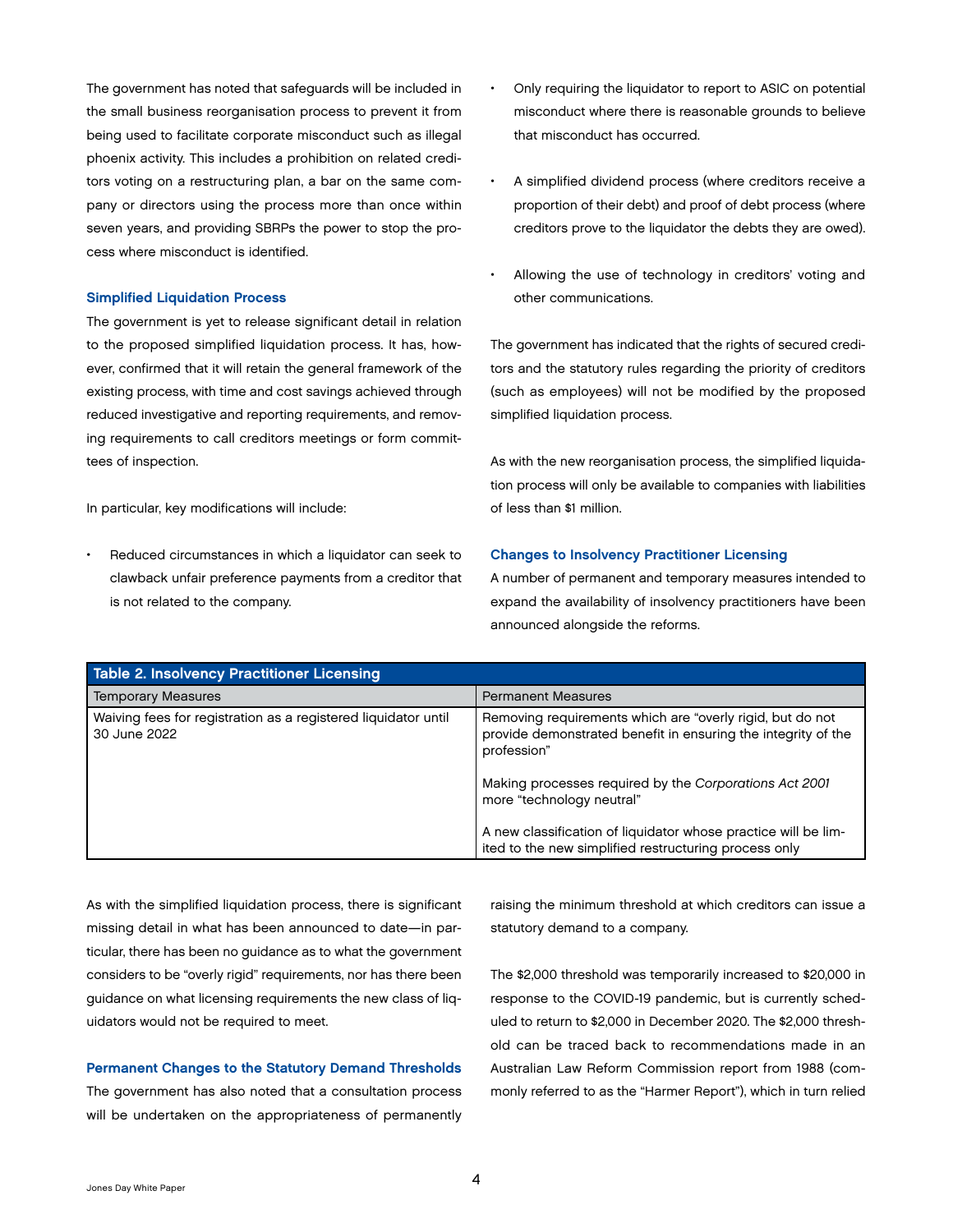<span id="page-6-0"></span>on then-recent court decisions suggesting that a claim under that amount was "beneath the dignity of the court".

In contrast, the threshold for issuing a bankruptcy notice to an individual was raised from \$2,000 to \$5,000 in 2010 (though a senate committee at the time recommended that it be increased to \$10,000). This was also temporarily increased to \$20,000 in response to the COVID-19 pandemic.

## QUESTIONS YET TO BE ANSWERED

The detail which the government has released to date is limited, which means that there are a number of issues raised in the proposed reforms that are currently unanswered. We set out below some of the key questions and issues arising from the material released to date.

## How Will the Company's Liabilities be Calculated?

The new reorganisation process and simplified liquidation process will only be available to companies with liabilities of less than \$1 million. However, the government has not yet released any detail on how those liabilities will be calculated, particularly in relation to the treatment of:

- Contingent liabilities, such as under leases of premises, vehicle, plant and equipment;
- Liabilities incurred by companies as trustee of a trust; and
- Liabilities of subsidiaries and other companies in the group (if any).

## Will Creditors or Counterparties be Notified?

Will the company or its directors be obliged to notify creditors and counterparties that the company is in the reorganisation process, or is intending to enter it? If not, what awareness will creditors have of the company being in the new reorganisation process, particularly while the temporary protection arising from a notification of an intention to enter the reorganisation process is in place?

Any creditors that deal with a company in voluntary administration must be put on notice of that fact, but in contrast, a company generally need not advise its creditors that it is operating within the safe harbor for insolvent trading.

## What Priority will "Post-Appointment" Debts Have?

What protections will be given to new and ongoing creditors if they continue to provide goods, services, or credit throughout that process—particularly if the reorganisation plan is not approved and the company enters liquidation?

In a voluntary administration, the administrator would be personally liable for those amounts, and those creditors would almost always receive 100c in the dollar for those amounts.

## Can Personal Guarantees from Directors be Compromised?

Creditors are prohibited from enforcing personal guarantees given by directors or their relatives during the reorganisation process, but what occurs in relation to those after the process has completed? In a voluntary administration, claims against third parties cannot be compromised in a deed of company arrangement.

This will be particularly relevant for small businesses, where key creditors are likely to have relied on personal guarantees from directors, possibly secured against a mortgage over the family home.

#### What are the Minimum Requirements for the Plan?

No detail has been provided in relation to whether the reorganisation plan must contain certain basic requirements to be valid. Similarly, the Government has not said whether there will be a limit on how long a plan can operate—i.e., will there be a maximum period in which creditors must be paid?

## What Protections will Exist for Creditors?

In a voluntary administration, a deed-of-company arrangement must be approved by a majority of creditors in both number and value, preventing a handful of creditors from controlling the entire process. Creditors may also apply to have a deedof-company arrangement set aside, giving them some protection from oppression by the majority. The proposed reforms only require a majority by value, and it is unclear which of the other protections that exist in a voluntary administration will also apply in the new process. This is particularly relevant in the insolvencies of small companies, where the ATO is often the largest creditor by some margin.

Similarly, the extent to which creditors can be treated differently under the reorganisation plan has not yet been outlined